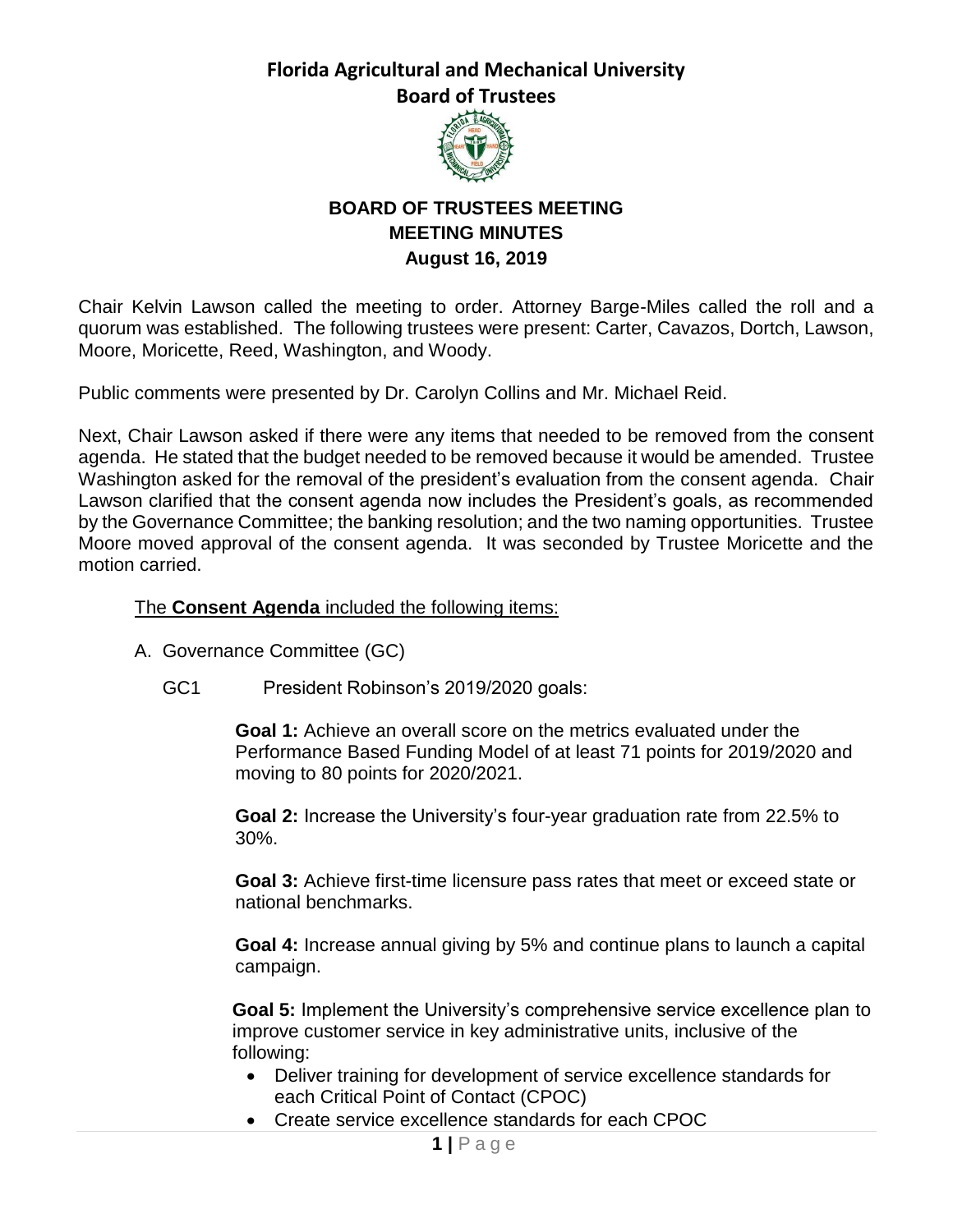

- Develop service assessment tools to monitor progress
- Establish service excellence program to develop, implement, and monitor service excellence
- Initiate preliminary benchmarking for the development of recognition program

Increase the percent of graduates reporting they are "*Very Satisfied/Somewhat Satisfied*" with services in key administrative units on the Exit Survey:

| Unit                           | 2018-19 | 2019-20<br>Goal |
|--------------------------------|---------|-----------------|
| <b>Advising Process</b>        | 67%     | 70%             |
| Office of Parking Services     | 46%     | 60%             |
| <b>Office of Financial Aid</b> | 54%     | 65%             |
| Registrar's Office             | 79%     | 80%             |
| <b>Housing Office</b>          | 57%     | 60%             |

**Goal 6:** Increase enrollment of FCS AA transfer students from 886 to 975.

**Goal 7**: Increase total R&D expenditures by 1%.

**Goal 8:** Ensure completion of CASS and residence hall on time and within budget.

**Goal 9**: Strengthen the University's financial health by achieving or exceeding a minimum debt coverage ratio >= 1.0.

- B. Budget, Finance and Facilities Committee (BFF) BFF2 Banking Resolution
- C. Direct Support Organizations
	- DSO1 Althea Gibson Tennis Courts
	- DSO2 Lt. James R. Polkinghorne Village

Next, Trustee Woody moved approval of the budget, with the adjustments made to the athletic budget. The motion was seconded by Trustee Dortch and the motion carried.

The next item on the agenda was consideration of the president's evaluation. Trustee Moore moved approval of the evaluation, with the president submitting a written plan that speaks to overall organizational management and necessary controls. The motion was seconded by Trustee Carter. The Trustees responded with a voice vote. Chair Lawson indicated that he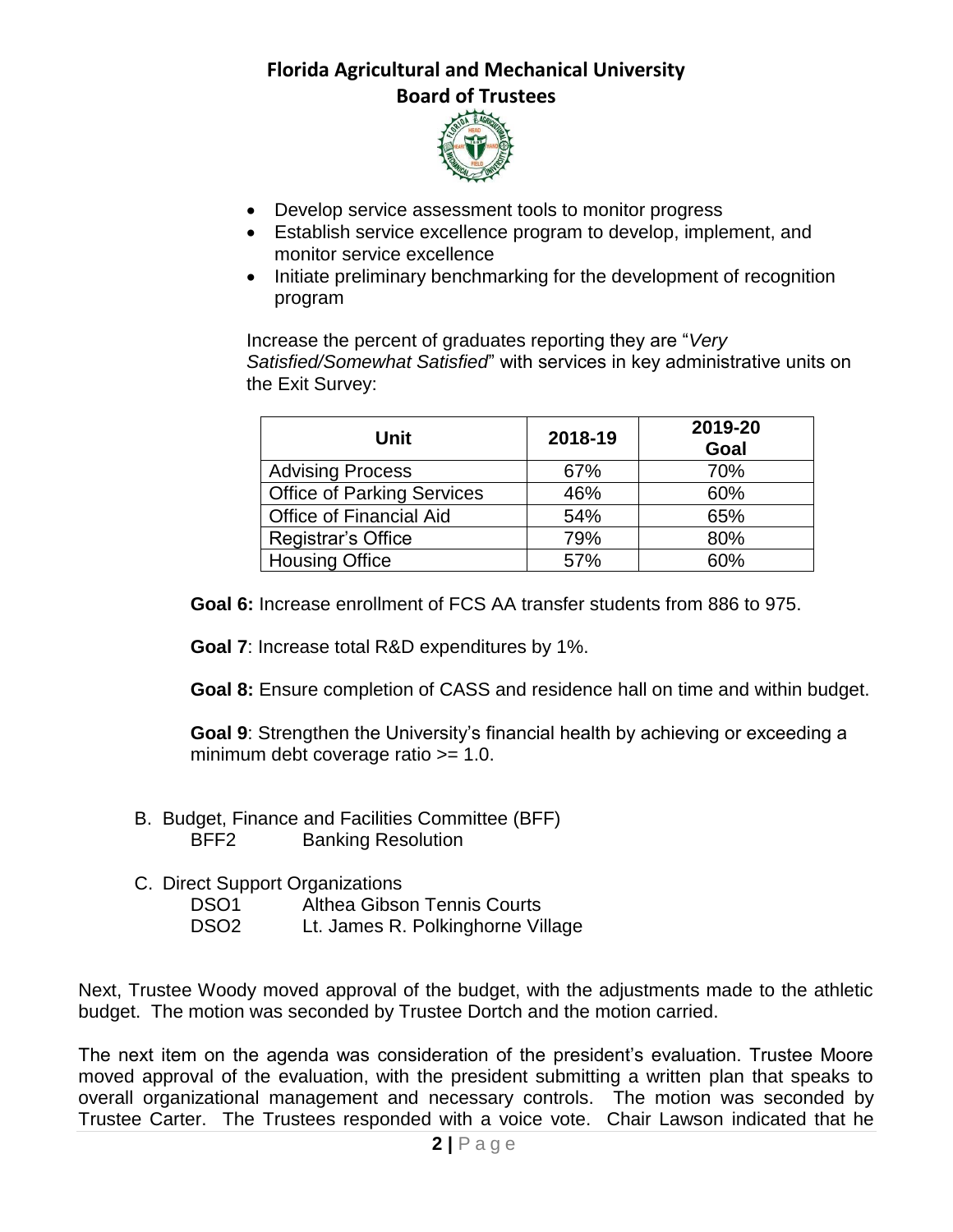

wanted a roll call vote, as he could not confirm approval through the voice vote. Following a discussion regarding the "written plan", Trustee Dortch asked Trustee Moore if she could present a written document/memo regarding what she was requesting, with a reasonable time-frame. Trustee Moore agreed. Chair Lawson informed the Board that they could either offer an amendment to the current motion or vote the motion up or down. Trustee Dortch offered an amendment to the motion. The amendment provided that any concerns that they were voting on would be sent to Chair Lawson in writing. The chair would transmit the specifics of the request to the president. The president and the chair would work out a reasonable due date, with the Board receiving the response by October. Trustee Moore accepted the amendment. The motion was seconded by Trustee Woody and the amended motion carried. Chair Lawson asked for a motion to approve the President's evaluation. Trustee Moore moved approval. The motion was seconded by Trustee Dortch and the motion carried.

Vice President Joe Maleszewski introduced Brent Sparkman, a partner in Carr, Riggs and Ingram (CRI) to address the audit regarding Athletics. Mr. Sparkman explained that FAMU engaged CRI to help determine the status of the auxiliary fund repayment plan by Athletics and investigate the existence of new improper fund transfers to Athletics for the period July, 2015 – June 20, 2019. As background, he shared that the Auditor General conducted an operational audit for fiscal year ending 2015 reporting accumulated cash deficits of the athletic program of \$7,014,000. Those funds had come been transferred to Athletics from the University's auxiliaries. FAMU entered into an Auxiliary fund repayment plan that would span over a 12-year period. It was to be repaid by Athletics, with some support from the FAMU Foundation. The plan also required a dual approval of transfers by the President and CFO, to prevent further auxiliary transfers.

The audit found that:

- Six transfers of auxiliary funds made to Athletics did not comply with the Board of Governors Regulation 9.013.
- Four of the transfers of non-athletic concession funds were deemed allowable at the time they occurred because the University relied on an Attorney General's Opinion in making those transfers. They were approved by the President and CFO. The Auditor General later determined that the transfers were not allowed, because the aforementioned Attorney General's Opinion was outdated. CRI found no evidence of the University making those types of transfers from that point forward.
- CRI determined there were two unallowable transfers from Auxiliaries to Athletics totaling \$2,234,000.CRI found no indication that these transfers were authorized by the University President, as required by the payment plan presented in 2016. The transfers were authorized by the CFO and Controller.
- CRI did not find any instances of fraud in the procedures they performed, nor did they find anything that indicated individual personal gain as a result of these transfers.